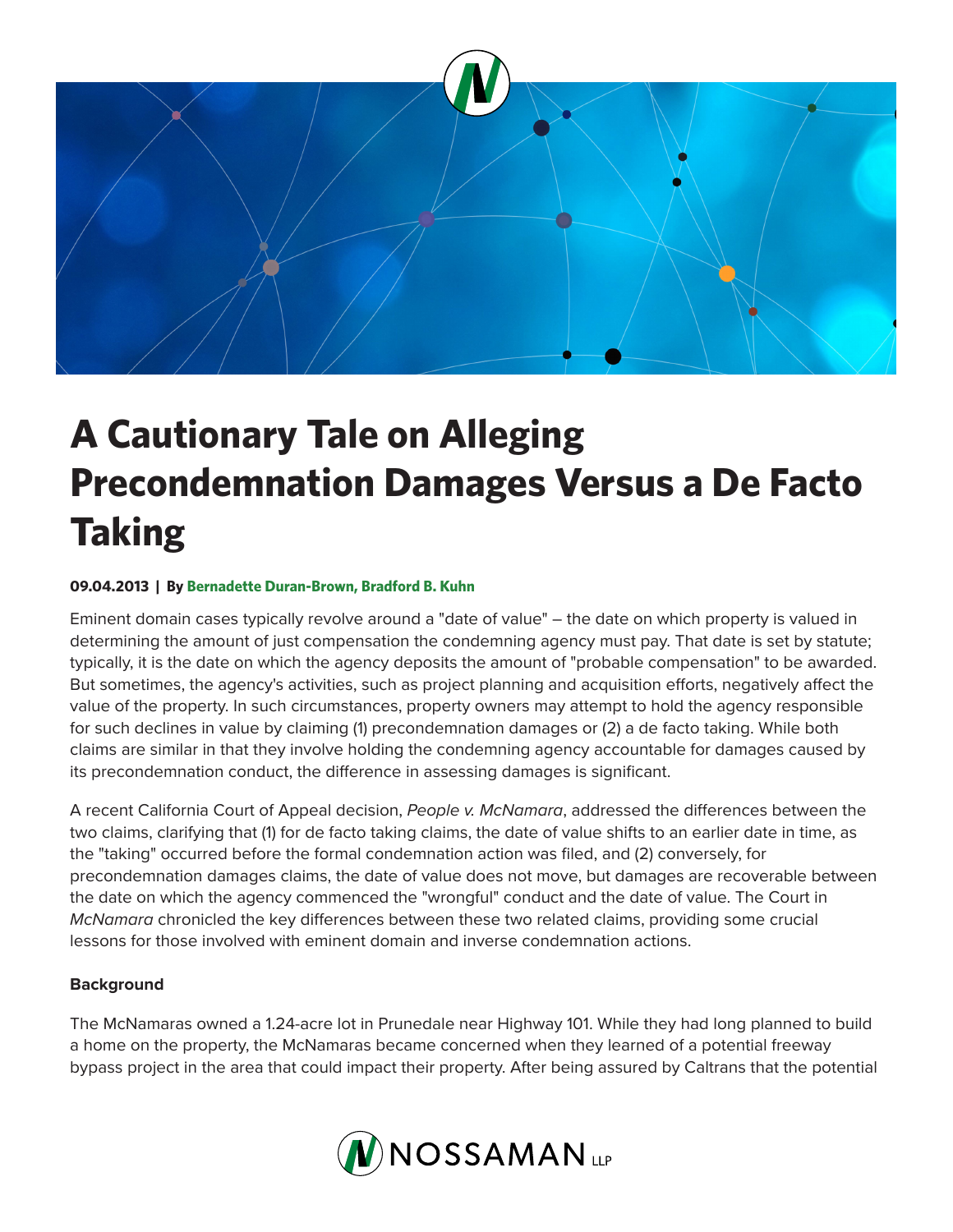project lacked funding, the McNamaras broke ground and ultimately moved into the home in 2004.

Meanwhile, Caltrans was taking steps to build its bypass project. After initially designating the McNamaras' property as a "full take," Caltrans re-designed the project to save the home. But the impacts were still severe: no front door access during four years of construction, an unusable driveway, a destroyed septic system, no access to a well -- which was the property's sole source of water, and a highway less than 50 feet from the residence. The McNamaras were not provided with the details of the impacts until 2007; had they known about them, they would have never built their home. While they started looking for a new home, the McNamaras did not have the financial ability to purchase a replacement property until they received the purchase proceeds from Caltrans.

Caltrans did not file its eminent domain action until 2008. Using the deposit proceeds, the McNamaras were finally able to purchase a replacement property in 2009. As trial approached in the condemnation action, the parties exchanged expert appraisal reports. The McNamaras' appraiser valued the take at \$1.55 million, and he also concluded the property should have been acquired in 2006, at which time it would have been worth an additional \$400,000. Caltrans' appraiser valued the take at just over \$1 million, with no amount for precondemnation damages.

The trial court found Caltrans liable for precondemnation damages beginning in 2006. The jury then awarded the McNamaras \$1.2 million for the property, plus \$175,000 for precondemnation damages. The trial court then issued a judgment notwithstanding the verdict, finding the McNamaras were entitled to \$400,000 for precondemnation damages since that was the only opinion of value offered on the issue. Caltrans appealed.

#### **Appellate Court**

On appeal, Caltrans argued that the McNamaras had not proven that Caltrans' pre-acquisition conduct caused any diminution of value to their property and, therefore, they were not entitled to recover any precondemnation damages. The Court of Appeal agreed.

The Court first started by distinguishing a claim for precondemnation damages as opposed to one for a "de facto taking." Specifically:

- **De Facto Taking**: A de facto taking occurs when there is a physical invasion or direct legal restraint prior to the date of value. Examples include a government agency's denying development permits on the basis that the government may want to acquire the property, and refusing to acquire the property unless the owner would sell at an agreeable price, or enacting a particularly harsh zoning regulation, designed to decrease any future condemnation award.
- **Precondemnation Damages**: Precondemnation damages liability occurs where a government agency acts improperly either by unreasonably delaying an eminent domain action following an announcement of intent to condemn or by other unreasonable conduct prior to condemnation, and as a result of such action the property in question suffered a diminution in market value.

While both claims involve liability for pre-acquisition conduct by the agency, the difference in assessing damages can be significant. Where there has been a de facto taking, the date of value shifts to the date of the "taking," and all decline in value after that date is chargeable to the condemning agency, including damages wholly unrelated to the precondemnation activity of the public agency, such as a general decline in market value in the area. In contrast, where an agency is liable for precondemnation damages, the date of